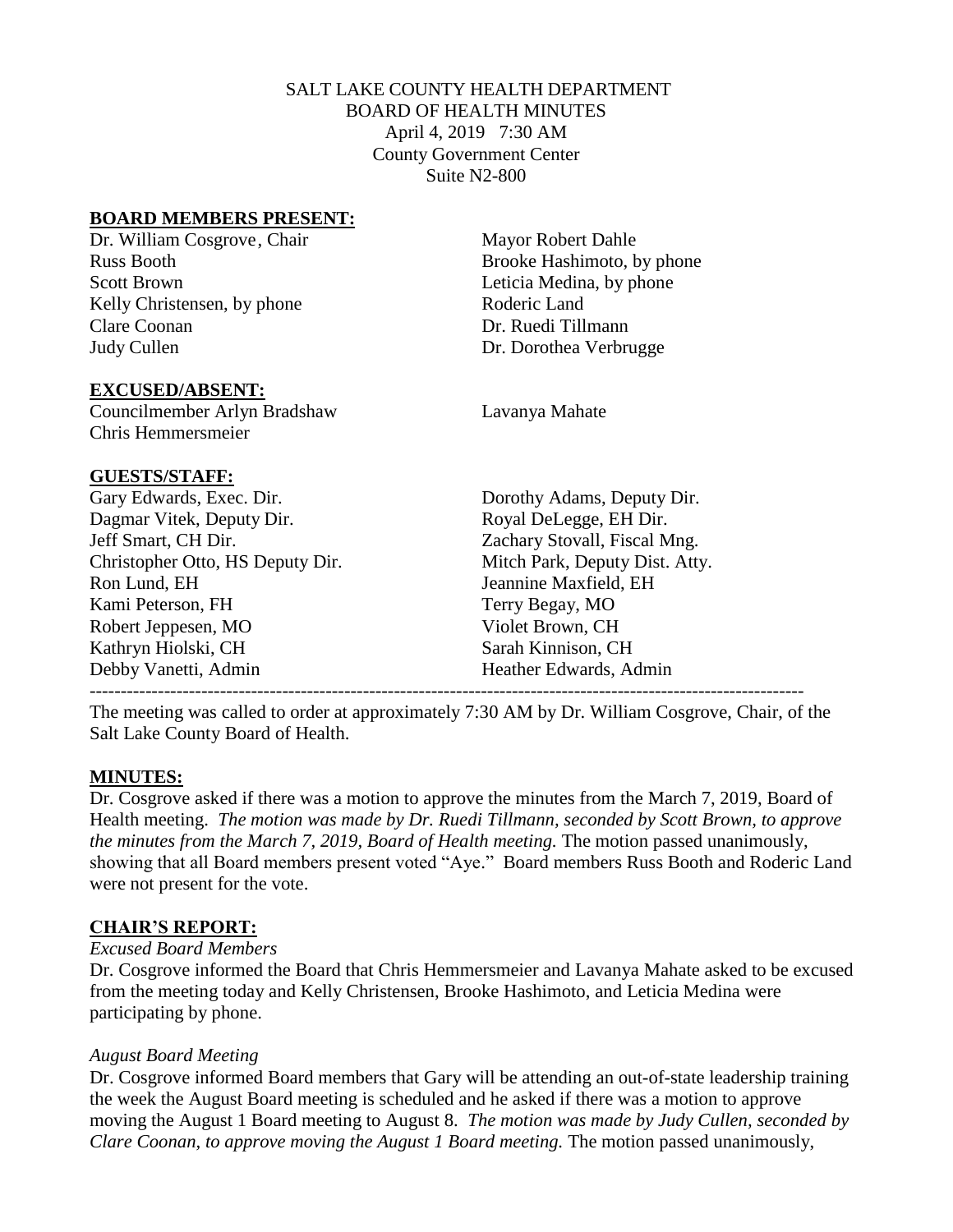Board of Health Minutes April 4, 2019 Page 2

showing that all Board members present voted "Aye." Board members Russ Booth and Roderic Land were not present for the vote.

*2019 National Association of Local Boards of Health (NALBOH) Conference* Dr. Cosgrove informed Board members that the NALBOH annual conference will be held in Denver, CO, August 15-16. Any Board members interested in attending should contact Heather.

## *Vaccine Support Letter*

Dr. Cosgrove presented a draft letter to Congress expressing support of the National Vaccine Program Office and increased immunization program funding. *The motion was made by Clare Coonan, seconded by Dr. Dorothea Verbrugge, to approve supporting the letter to Congress.* The motion passed unanimously, showing that all Board members present voted "Aye." Board members Russ Booth and Roderic Land were not present for the vote.

# **DIRECTOR***'***S REPORT:**

# *Health Department Annual Meeting*

Gary thanked those Board members who attended the department's annual meeting on March 29 and for their participation during the employee recognition awards.

## *Earth Day*

Gary announced that Environmental Health will host an Earth Day event on Friday, April 19, 2019. The event will include displays and activities for school children who have been invited from area elementary schools to participate in the event; Board members were invited to attend.

## *Business & Health Symposium*

Gary informed Board members that the Health Department, in partnership with Salt Lake Community College and Get Healthy Utah, will host a Business & Health Symposium on Tuesday, April 9, 2019, at the Viridian Event Center, from 8-11:00 A.M. The symposium will feature Lt. Governor Spencer Cox and Scott Hall, Kansas City Chamber of Commerce. Board members interested in attending should contact Heather.

# *Medical Cannabis Update*

Gary stated that Representative McAdams is supporting new Congressional legislation that will provide guidance to banking institutions that support legal cannabis businesses. Currently there is nothing new to report for Utah local health department involvement in the dispensing of medical cannabis; Gary will continue to update the Board.

# *Medicaid Expansion Update*

Gary informed the Board that beginning April 1, 2019, individuals may apply for Medicaid expansion benefits in the state. It is anticipated that 70,000 to 90,000 additional individuals will quality for benefits in Utah. The state joined with 37 other states on Medicaid expansion and additional work requirements will begin in January 2020.

# *Kick Ash Film Festival*

Gary informed Board members that the department held the second *Kick Ash Film Festival* on March 20, 2019, at the Viridian Event Center. This year's event, hosted by the health department's Tobacco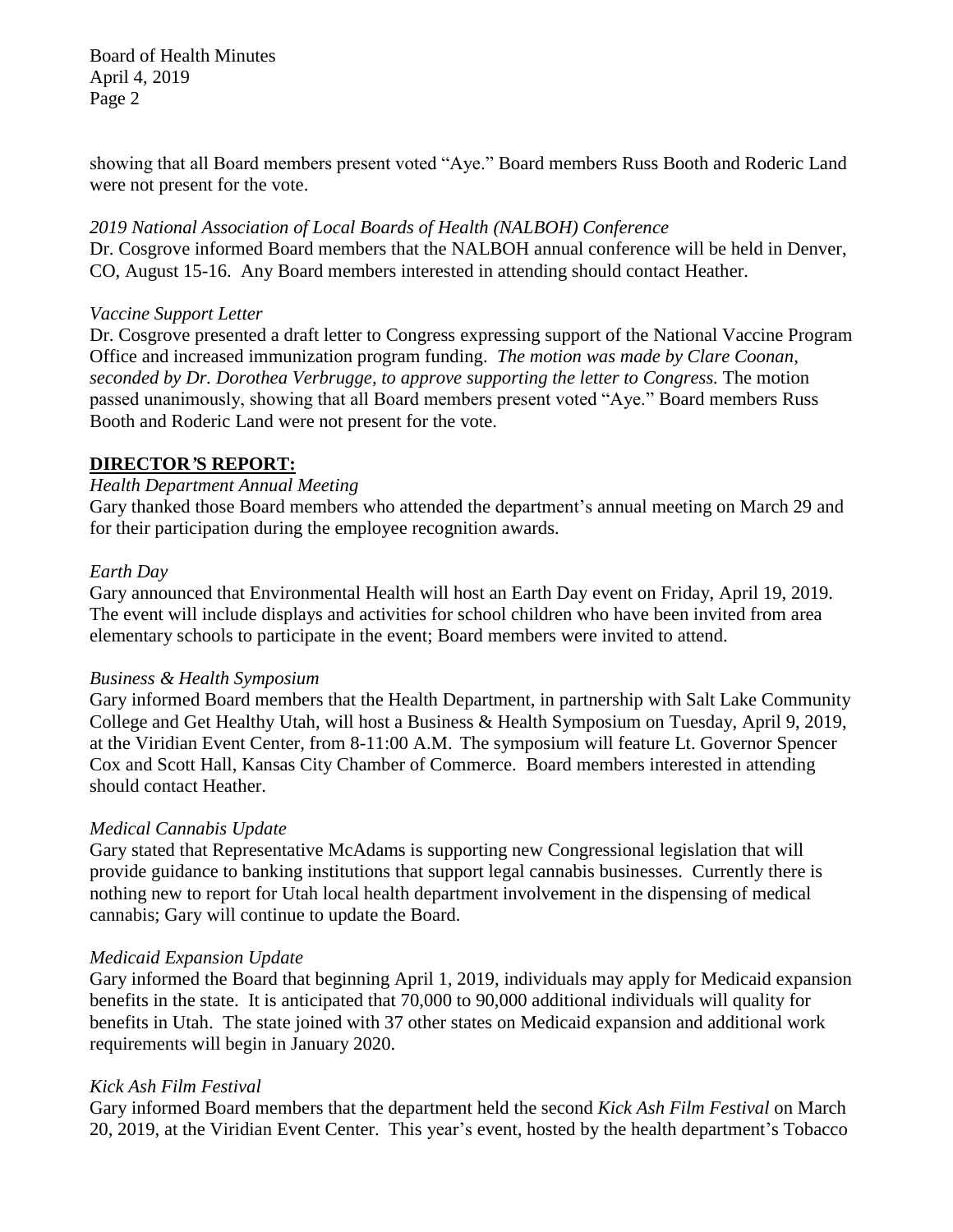Board of Health Minutes April 4, 2019 Page 3

Prevention and Cessation Program, looked to bring attention to the rise of e-cigarettes use among youth in Salt Lake County. The department received 17 short film entries and the Board watched the films submitted by the top winners of the contest.

# **LEGISLATIVE UPDATE:**

Gary distributed and reviewed the department's final 2019 legislative tracker and reviewed the following bills:

- H.B. 182*, Raw Milk Amendments (Rep. Coleman)*
- H.B. 252, *Electronic Cigarette and Other Nicotine Product Amendments* (Rep. Ray)
- H.B. 274, *Retail Tobacco Specialty Business Amendments (*Rep. Dailey-Provost)
- H.B. 324 *Tobacco Age Requirements* (Rep. Eliason)
- H.B. 360 *School Water Testing Requirements* (Rep. Handy)
- S.B. 65, *Utah Noxious Weed Act Amendments* (Sen. Iwomoto)
- S.B. 71, *Food Truck Amendments (*Sen. Henderson)
- S.B. 144 *Environmental Quality Monitoring Amendments* (Sen. Escamilla)

For more detailed information, please see a hardcopy of the handout included in the Board of Health meeting folder.

# **SALT LAKE COUNTY BOARD OF HEALTH BYLAWS:**

Gary Edwards, Executive Director, presented proposed amendments to the Board of Healthy Bylaws for consideration by Board members including language changes for member appointment, notice of the anchor location for Board meetings, and language removed related to Board Chair impartiality. Gary informed Board members that he will work with the District Attorneys Office to ask the County Council for an amendment to County Ordinance removing the requirement for a representative of the unincorporated County, as the County continues to be narrowed down over the past few years. Board members further discussed changes that may need to be included and the determination was made that the department work with the District Attorney Office to consider additional amendments and present any additional changes during the May Board meeting.

For more detailed information, please see a hardcopy of the by-laws included in the Board of Health meeting folder.

# **HEALTH REGULATION #18 MASSAGE THERAPY:**

Royal DeLegge, Environmental Health Director, presented proposed amendments to Health Regulation #18, *Massage Therapy,* which was opened for public comment during the February 7, 2019, Board meeting and a public hearing held on March 25, 2019, where Kelly Christensen served as the hearing officer. Royal informed Board members that the department received several comments and industry representatives attended the public hearing to discuss concerns with the proposed changes. Royal recommended that the Board postpone adoption of the proposed amendments until further discussions can be held with industry representatives and the regulation can be presented during a future Board meeting.

For more detailed information, please see the hardcopy of the draft regulation, summary of changes, and public comments included in the Board of Health meeting file folder.